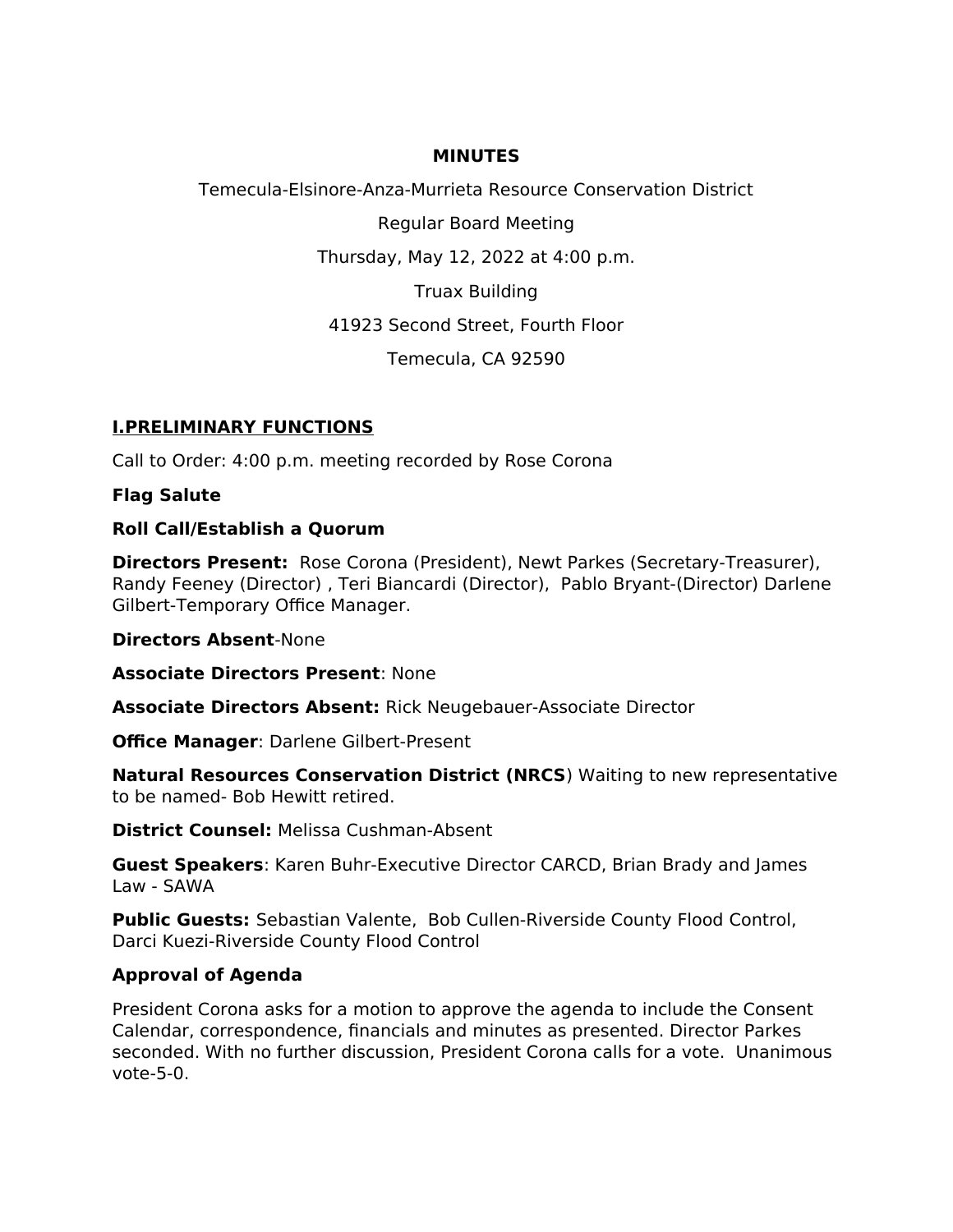#### **PUBLIC COMMENTS-NONE**

#### **II. ACTION ITEMS**

**Item 1: Update and discussion and potential approval of letter of support on AB1902-Legislation on potential updates to Division 9-**Director Corona introduces Karen Buhr, the Executive Director for CARCD who will be filling in to speak to this issue for Mandy Parkes who was spoke at the last meeting. Ms. Buhr proceeded to inform the Board as to the progress CARCD had made over the last few weeks, the intention of the bill as well as discussing some of the pushback CARCD had received on this legislation.

 Ms. Buhr proceeded to explain how AB 1902 came out of almost 2 years worth of work which found that Division 9 was far out of date in its representation of the actual work that most RCD's do which would create a lot of explanation on the part of RCD'S as to what they do in order to access funds from the State. Ms. Buhr explained the process of going through the legislation line by line in order to show the things that the RCD's could partner or do in certain areas that the State was missing in it's outreach to organizations or non-profits to fulfill work or grants. She further discussed how the purpose was to clean up the code and have it match what RCD's are doing on the broader scale of things which hopefully would result in a better understanding by legislators exactly the role of the RCD's in the current climate along with a better understanding for those who work with LAFCO's to provide those LAFCO's with a clearer understanding of exactly what RCD's do.

 The second piece was to help the Department of Conservation have more flexibility in authorizing grant monies to RCD's. The current legislation would remove the 25% match requirement that is currently in the statute. The CARCD is also cleaning up some of the language and adding \$10 million into the capacity building fund which could result in anywhere from \$50,000-\$100,00.00 per RCD for capacity building.

 Ms. Buhr went on to discuss that some of the pushback has been from certain RCD's regarding the language for application for grants for DOC and certain requirements and the concern that there is potential for what many RCD's perceive as LAFCO overreach but the CARCD is helping to work through clarifying some of that language to bring more clarity to the concerns presented. But overall, the feeling is that this legislation makes it a really big benefit to RCD's. It helps get written into bills and have a lot of opportunities that are missing right now. She then opened it up to questions. President Corona made note that Mandy Parkes had given a good run up to all the issues including the note of town halls and listening sessions and reiterated to Ms. Buhr that she wanted to make sure that with this legislation, the hope is to eliminate the 25% matching capacity for grants. Ms. Buhr confirmed that that was the goal so it made it easier for smaller RCD's to obtain grants in an easier fashion.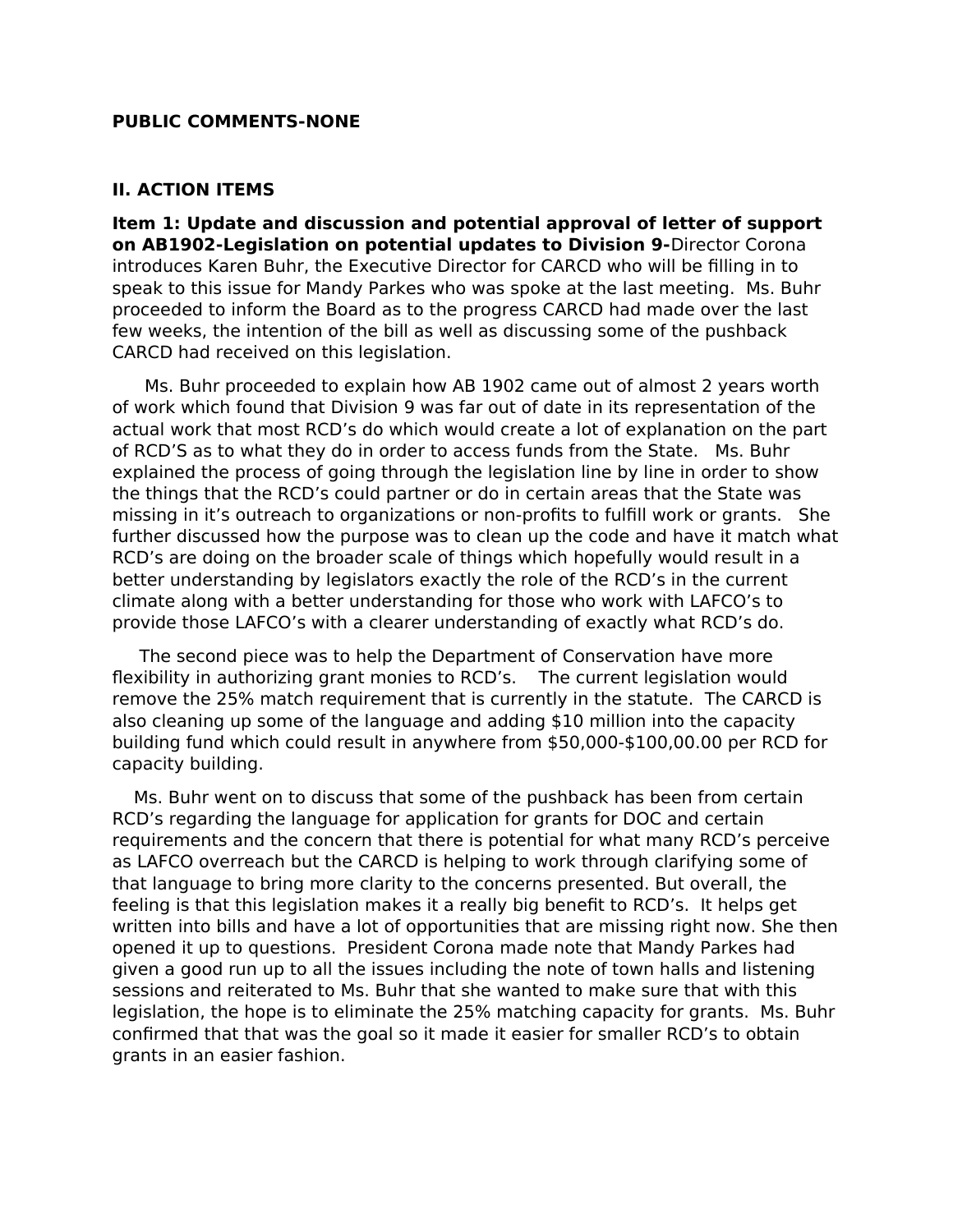Director Parkes asked if there's was going to be more listening sessions and it was established that there might be as the legislation nears its final phase. Director Biancardi asked if the CARCD was looking for a support letter and Ms. Buhr responded that the CARCD has a letter they have drafted for an example for RCD's to use. President Corona noted that this was the reason for the action item. The President also noted to the Board that there is a difference between the Board writing a letter of support that would benefit the District itself and writing letters of support for organizations or issues that have two sides or differences of opinions that don't affect the District directly. She reiterated that the Board as a rule, is nonpartisan and does not write letters either for or against issues that are handled by the County or other sister agencies where the individual or organization has an avenue to address their concerns to obtain results. However, this particular letter of support would definitely benefit the District itself. With that President Corona made a motion to create a support letter in support of the CARCD and their efforts to support AB1902. Seconded by Newt Parkes. No further discussion. Passed unanimously 5-0

**Item 2: Update on current and future projects with Cal-Recycle Grants-**Director Biancardi proceeded to catch the Board up on the progress of the Cal-Recycle grants. She proceeded to inform the Board that the project for a citizen was all primed and ready to go, but the citizen at the last minute pulled out so the grant could not go forward. However, she encouraged the Board not to be disheartened that this did not eliminate our opportunities to go forward and was asking for the Board to consider moving forward. She mentioned some programs online that had some good examples of how other RCD's had stared doing outreach. Ms. Biancardi asked for input. Director Parkes said he had read through the documentation and the correspondence she had had back and forth with the Cal-Recycle administrator and it was his understanding that there wasn't sufficient funding which landed TEAM RCD in a secondary position but TEAM might still qualify for an additional \$199,000. Director Biancardi noted that we would have received funding for the program but what we had done was asking for two separate grants. One that would have been specific to the property of the citizen requesting it and two, monies for projects for other sites within the community that might also be affected.

Director Biancardi also suggested that she felt it might be more comfortable for the Board to find some properties and work on a property by property basis and work with Cal-Recycle on those. The Board in general agreed that these were good projects and asked where to go from there. President Corona asked if Director Biancardi wanted to make a motion. She responded by saying that she would do that for the next meeting and by the meeting after that come up with a flyer and something like a proposal for our website and then some marketing thoughts around that with Anza/Aguanga area specifically because it was a DAC community. (Disadvantaged community). Having a full agreement of the Board to move forward with Director Biancardi's plan, they would look forward to hearing more at the next meeting and the Board moved on to new business.

#### **NEW BUSINESS**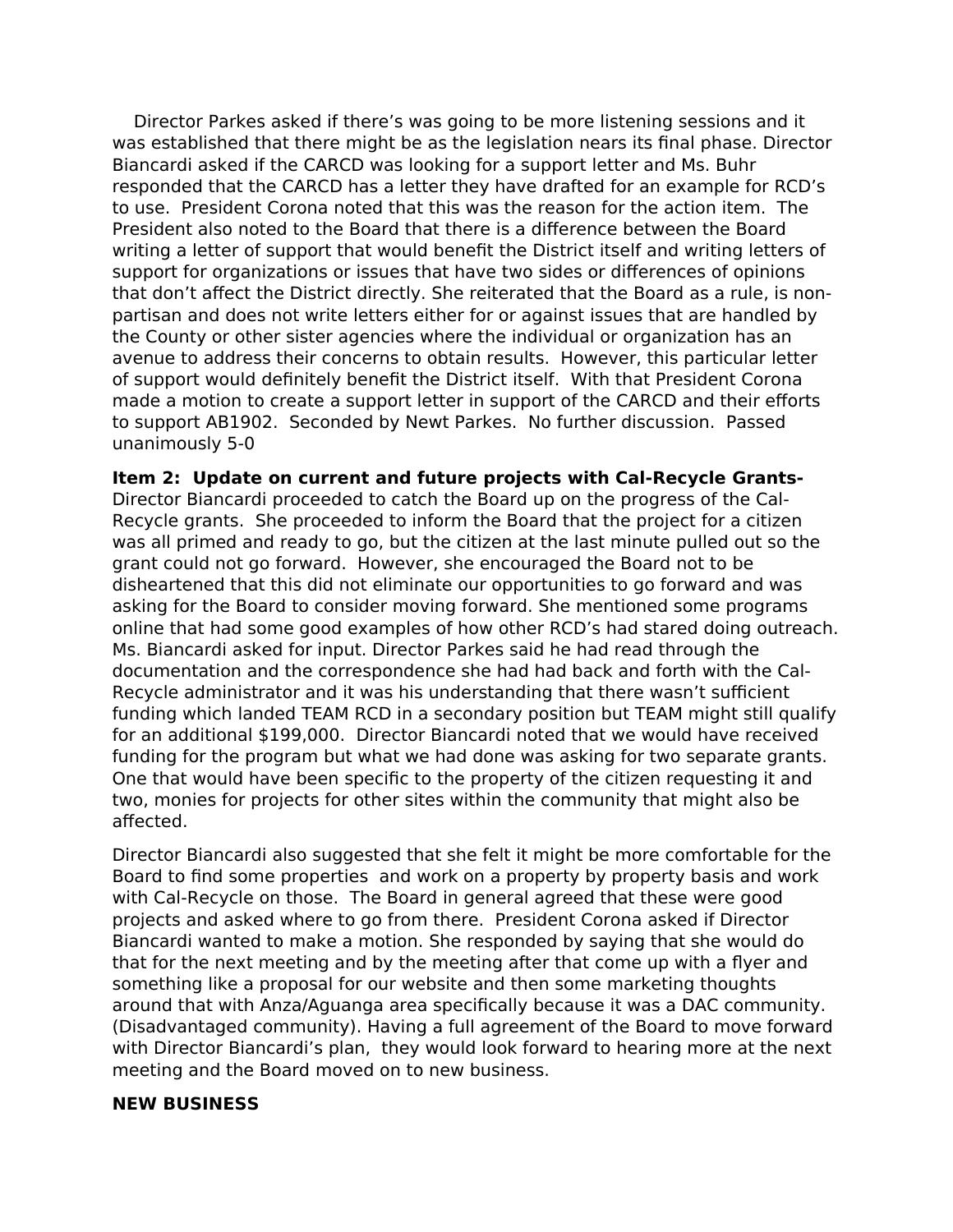#### **Item 1: Update and discussion and potential approval for additional Invasive removal work at Greer Ranch Conservation Easement –** President

Corona asked for approval for additional monies for Inland Empire Resource Conservation District to complete their invasive removal of stinkweed and tamarisk at Greer Ranch. President Corona made the motion, Director Bryant seconded the motion. Without further discussion the monies were approved 5-0.

**Item 2: Potential Discussion and approval of the annual audit for Nigro and Nigro for fiscal year 2021-2022-** Director Parkes summarized the proposal for the audit from Nigro and Nigro. In essence it is a standard proposal that TEAM RCD has received over the years to do the audit. Director Parkes proceeded to say that that the audit would be \$2500.00 with \$500.00 additional for the report to the State, so the bill would be \$3,000 to do the audit. Director Parkes then made a motion to accept the proposal of Nigro and Nigro. Director Biancardi seconded the motion. No further discussion, the motion passed unanimously 5-0

**Item 3: Discussion and potential approval of Sponsorship monies to apply cleanup sites in the Santa Margarita Watershed in conjunction with Riverside County Flood Control. -** President Corona introduced Darcy Kuenzi from Riverside County Flood Control who is the Government Affairs Officer abd works in the Watershed Protection Division of the Flood Control District. She also manges the county wide public education program and the public education budget. Ms. Kuenzi said the District had available sponsorship funds to promote the mission of watershed protection which helps to eliminate pollution prevention in the watershed. President Corona noted the flyer that was provided to the Board as an example of the flyer that might be produced to advertise the program to the public. Overall, Ms Kuezi was wanting to know if TEAM RCD would be able to host a clean up event with the sponsorship monies available. This would involve outreach for volunteers and to the community.

 President Corona informed the Board that this particular sponsorship monies needed to be addressed before the end of the fiscal year June 30. Corona asked James Law of SAWA to inform the Board about the two sites that had been located and which he had reviewed in advance and to give definite dates for clean-up after nesting season to complete the work necessary to receive the sponsorship monies. Mr. Law indicated that September  $16<sup>th</sup>$  through 20<sup>th</sup> or September 19 through the  $22<sup>nd</sup>$ . Ms. Kuenzi indicated that a flyer would be created and if the Board approved the project, she would just need an invoice indicating the project costs going forward. As well, President Corona indicated that it was important to involve SAWA as a safety net not only to oversee the project but to see that there was clean-up accomplished even if no volunteers showed up to assist in that clean up. With that, President Corona made a motion to go forward with the program sponsorship and create the outline and the invoice in order to meet the deadline for the project funds. Director Parkes seconded the motion. No further discussion, motion passed unanimously- 5-0

## **OLD BUSINESS**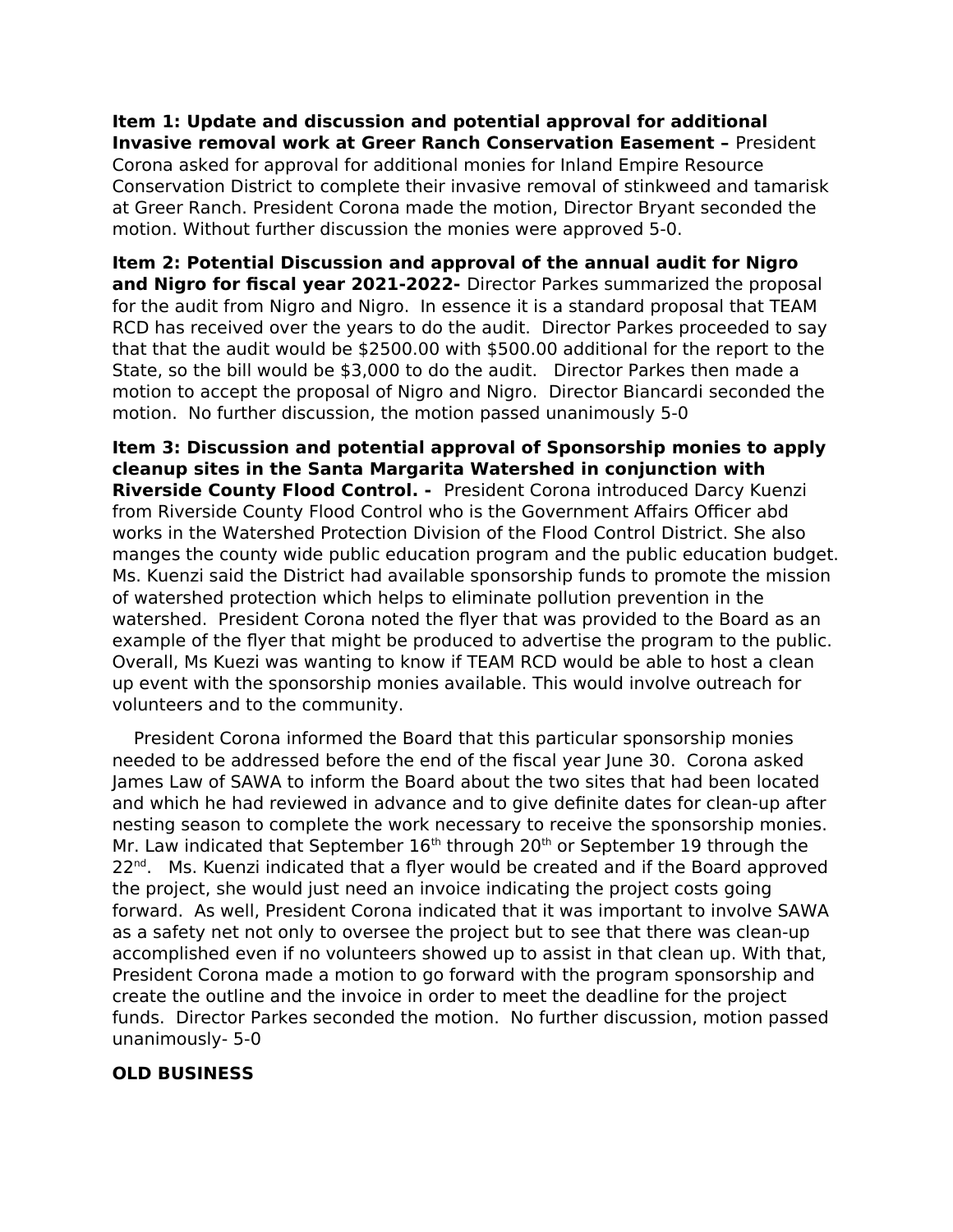**Item 1: Update on Homeless Monitoring-** Director Parkes proceeded to inform the Board on the monthly Homeless Monitoring. He mentioned that there are three sites that continue to be of issue which are the Temecula Creek AD159 location, Tucalota Creek III and Santa Gertrudis channel. He said they are beginning to see some cleanup happening which is a good thing. He spoke to the Homeless Task Force in Lake Elsinore which will be losing Nicole Daley who has been spearheading the project for a long time and done an excellent job and at this time Director Parkes says they have not been notified of a replacement. Director Parkes note that the Task Force is continuing their street outreach activities as well as obtaining new ideas for The Anchor which houses many of the homeless and gives them a new lease on life.

**Item 2: SAWA Update-** No report due to the absence of AD Neugebauer.

**Item 3: Crop/Swap and AIEP Program Report-** Director Feeney noted everything back on track and nothing to report.

**Item 4: Report on Anza/Aguanga Area**- Director Biancardi said there was little to report except to say that some of the meetings that were taking place last year had broken down and that she had requested a meeting with Michelle Gutierrez who is a water quality expert at the Ramona tribes to get a sense of what their needs are.

### **GUEST SPEAKERS: JAMES LAW AND BRIAN BRADY FOR SAWA-PRESENTATION OF PROPOSAL FOR FLOOD CONTROL PROJECTS**

James Law of SAWA proceeding to discuss the future projects and costs for Flood Control and TEAM RCD moving forward into the new fiscal year. Mr. Law provided each board member with a spreadsheet to see the actual costs per project that TEAM RCD will be performing in the upcoming and final year of the Flood Control Contract. At this time, TEAM RCD and SAWA are projecting an increased budget which includes additional projects that requested proposals for by Flood Control in the past few months that are the VV channel in Temecula and a fairly large project which is the Murrieta Creek project.

Mr. Law proceeded to start with Homeless Monitoring which is a bi-monthly cost and which is a high priority since it inhibits the ability for transient encampments to entrench themselves in large numbers before a task force in the city affected addresses it. He indicated that SAWA monitors in a rotating pattern to make sure every site is reported upon regularly.

Mr. Law then proceeded to discuss each individual project and the work that had been done and what work would be done going forward. In these discussions were also included how SAWA had managed their projects in an economically efficient manner using the Green Climber (a machine that mulches biomass and reduces human labor necessity in difficult areas for cleanup). Bob Cullen from Riverside County Flood Control pointed out concerns as to particular no-go zones that may have potentially some sort of issues that need addressing by TEAM RCD which may